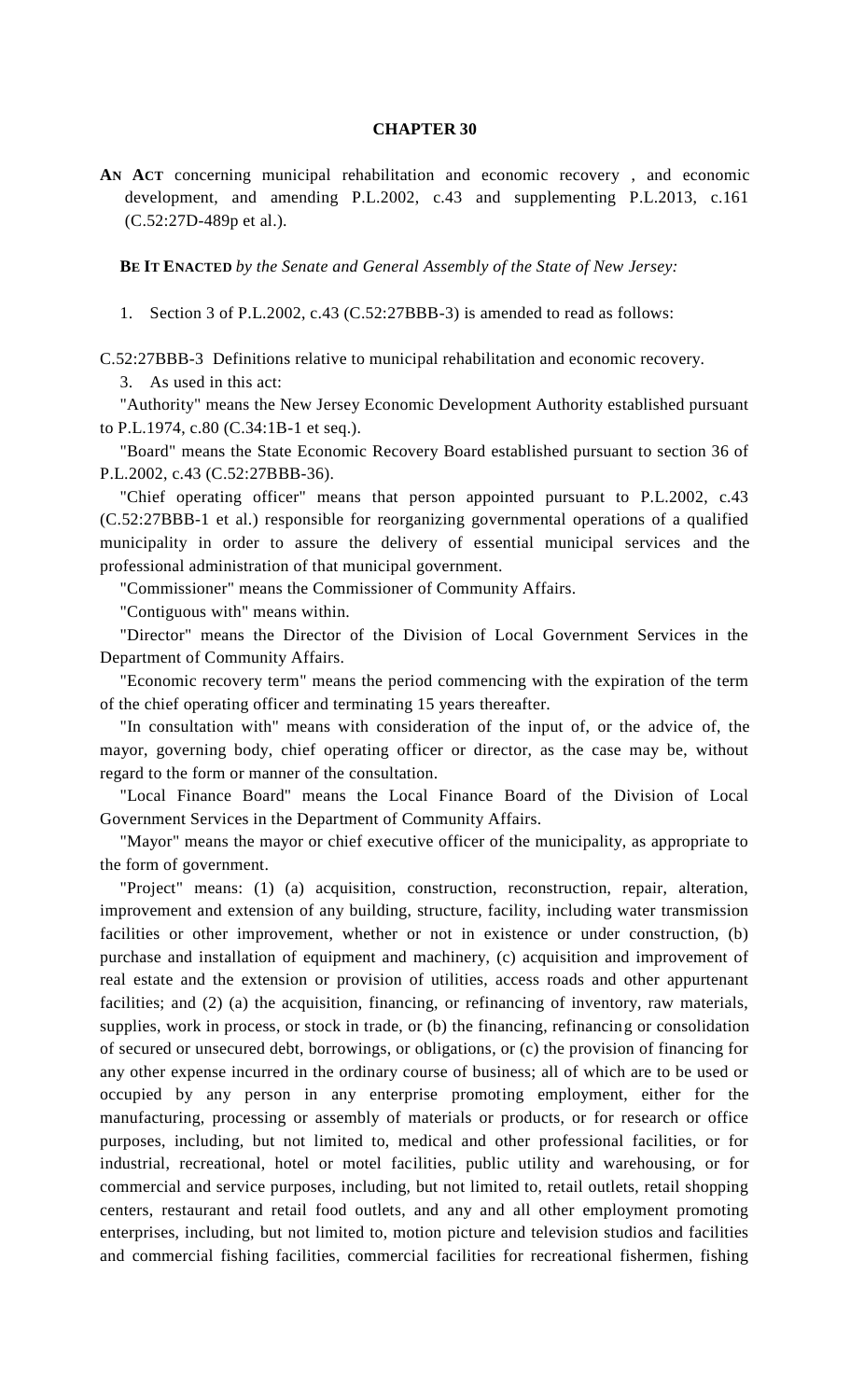$\mathcal{D}_{\mathcal{L}}$ 

vessels, aquaculture facilities and marketing facilities for fish and fish products and (d) acquisition of an equity interest in, including capital stock of, any corporation; or any combination of the above, which the authority determines will: (i) tend to maintain or provide gainful employment opportunities within and for the people of the State, or (ii) aid, assist and encourage the economic development or redevelopment of any political subdivision of the State, or (iii) maintain or increase the tax base of the State or of any political subdivision of the State, or (iv) maintain or diversify and expand employment promoting enterprises within the State; and (3) the cost of acquisition, construction, reconstruction, repair, alteration, improvement and extension of an energy saving improvement or pollution control project which the authority determines will tend to reduce the consumption in a building devoted to industrial or commercial purposes, or in an office building, of nonrenewable sources of energy or to reduce, abate or prevent environmental pollution within the State; and (4) the acquisition, construction, reconstruction, repair, alteration, improvement, extension, development, financing or refinancing of infrastructure and transportation facilities or improvements related to economic development and of cultural, recreational and tourism facilities or improvements related to economic development and of capital facilities for primary and secondary schools and of mixed use projects consisting of housing and commercial development; and (5) the establishment, acquisition, construction, rehabilitation, improvement, and ownership of port facilities as defined in section 3 of P.L.1997, c.150 (C.34:1B-146). Project may also include: reimbursement to any person for costs in connection with any project, or the refinancing of any project or portion thereof, if such actions are determined by the authority to be necessary and in the public interest to maintain employment and the tax base of any political subdivision and likely to facilitate improvements or the completion of the project; and developing property and any construction, reconstruction, improvement, alteration, equipment or maintenance or repair, or planning and designing in connection therewith. For the purpose of carrying out mixed use projects consisting of both housing and commercial development, the authority may enter into agreements with the New Jersey Housing and Mortgage Finance Agency for loan guarantees for any such project in accordance with the provisions of P.L.1995, c.359 (C.55:14K-64 et al.), and for that purpose shall allocate to the New Jersey Housing and Mortgage Finance Agency, under such agreements, funding available pursuant to subsection a. of section 4 of P.L.1992, c.16 (C.34:1B-7.13). "Project" shall not include a school facilities project.

"Qualified municipality" means a municipality: (1) that has been subject to the supervision of a financial review board pursuant to the "Special Municipal Aid Act," P.L.1987, c.75 (C.52:27D-118.24 et seq.) for at least one year; (2) that has been subject to the supervision of the Local Finance Board pursuant to the "Local Government Supervision Act (1947)," P.L.1947, c.151 (C.52:27BB-1 et seq.) for at least one year; and (3) which, according to its most recently adopted municipal budget, is dependent upon State aid and other State revenues for not less than 55 percent of its total budget.

"Regional Impact Council" or "council" means that body established pursuant to section 39 of P.L.2002, c.43 (C.52:27BBB-39).

"Rehabilitation term" means that period during which the qualified municipality is under the direction of the chief operating officer appointed pursuant to section 7 of P.L.2002, c.43 (C.52:27BBB-7).

"Special arbitrator" means that judge designated by the Chief Justice pursuant to section 5 of P.L.2002, c.43 (C.52:27BBB-5).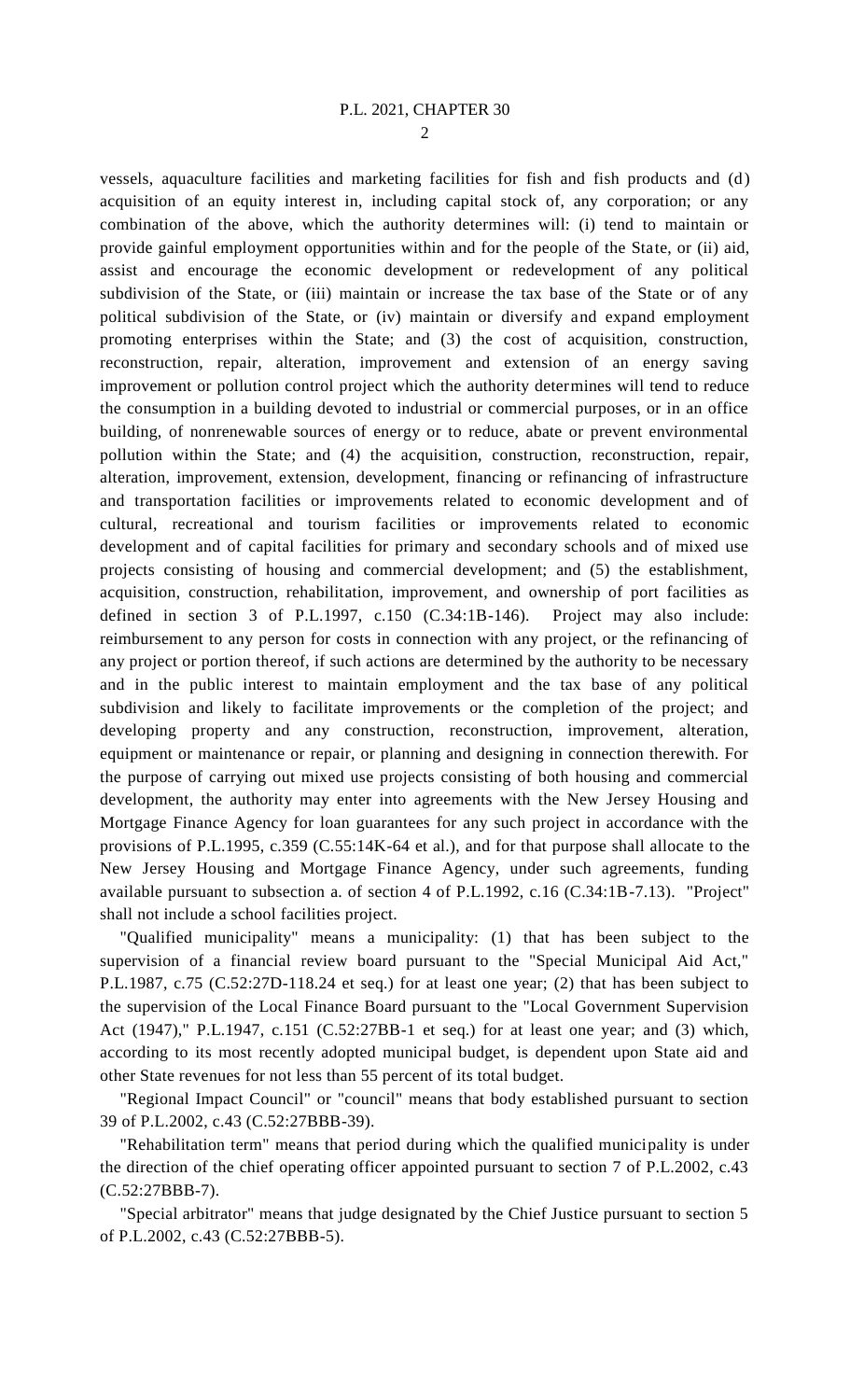3

"State supervision" means supervision pursuant to Article 4 of the "Local Government Supervision Act (1947)," P.L.1947, c.151 (C.52:27BB-54 et seq.).

"Treasurer" or "State treasurer" means the Treasurer of the State of New Jersey.

"Under rehabilitation and economic recovery" means that period which coincides with the rehabilitation term and the economic recovery term.

2. Section 6 of P.L.2002, c.43 (C.52:27BBB-6) is amended to read as follows:

C.52:27BBB-6 Municipality deemed under rehabilitation and economic recovery; term.

6. a. Upon the appointment of a chief operating officer pursuant to section 7 of P.L.2002, c.43 (C.52:27BBB-7), a qualified municipality shall be under rehabilitation and economic recovery. This period shall begin with the assumption of job responsibilities by the chief operating officer pursuant to this section and terminate 15 years following the end of the term of the chief operating officer. The period corresponding with the term of the chief operating officer shall be referred to hereinafter as the rehabilitation term. The period commencing with the expiration of the term of the chief operating officer and terminating 15 years thereafter shall be referred to hereinafter as the economic recovery term.

b. (1) During the economic recovery term, the mayor shall exercise those powers delegated to the mayor pursuant to the form of government, the charter and the administrative code of the municipality, and those powers delegated to the mayor under general law. In addition, during the economic recovery term, the mayor shall retain the power to veto the minutes of any independent board or authority, including, but not limited to, the housing authority, parking authority, redevelopment authority, planning board and board of adjustment. No action taken at any meeting of any independent board or authority shall have force or effect until 10 days, exclusive of Saturdays, Sundays and public holidays, after the copy of the minutes shall have been delivered to the mayor. If, in that 10-day period, the mayor returns the copy of the minutes with a veto of any action taken by the board or authority at the meeting, that action shall be null and void and of no force and effect. Following the completion of the 10-day period, those actions not vetoed shall be considered approved.

(2) During the first 18 months of the economic recovery term, the mayor shall have the power to veto or terminate any employment contract not subject to a collective bargaining agreement, whether or not subject to Title 11A, Civil Service, of the New Jersey Statutes. This shall not apply to employment contracts under extension pursuant to terms under the expired contract.

(3) The mayor shall cause to be issued an interim report and a final report on the progress of the municipality toward achieving municipal rehabilitation and economic recovery, as set forth in section 8 of P.L.2002, c.43 (C.52:27BBB-8). The interim report shall be issued no later than June 30, 2021, and the final report shall be issued at the end of the economic recovery term.

(4) The mayor shall authorize the municipal planning board, from time to time, to prepare a program of municipal capital improvement projects projected over a term of at least six years, and amendments thereto. The program may include current and future major projects being, or to be, undertaken with federal, State, county, or other public funds, or under federal, State, or county supervision. The first year of the program shall, upon adoption by the governing body, constitute the capital budget of the municipality as required by N.J.S.40A:4-43 et seq. The program shall classify projects in regard to the urgency and need for realization, and shall recommend a time sequence for their implementation. The program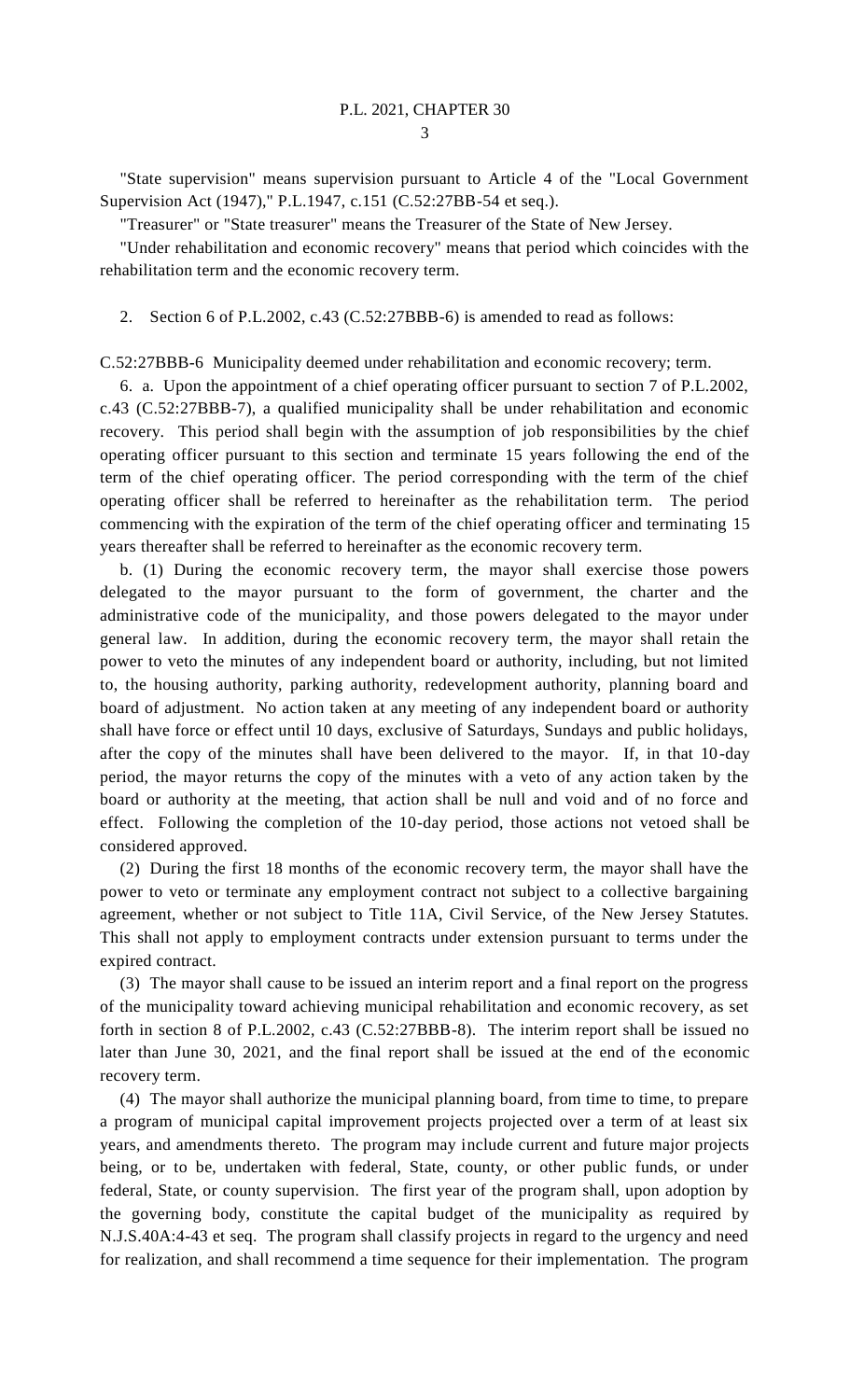may also contain the estimated cost of each project and indicate probable operating and maintenance costs and probable revenues, if any, as well as existing sources of funds, or the need for additional sources of funds, for the implementation and operation of each project. The program shall, as far as possible, be based on existing information in the possession of the departments and agencies of the municipality and shall take into account public facility needs indicated by the prospective development shown in the master plan of the municipality or as permitted by other municipal land use controls.

(5) While the municipality is under rehabilitation and economic recovery, the mayor shall retain the power to make those appointments to municipal authorities, boards or commissions, as the case may be, which is otherwise allocated to the mayor pursuant to law.

The mayor may retain staff for the purpose of advising the mayor and aiding in the performance of constituent services during the rehabilitation term.

(6) The Director of the Division of Local Government Services in the Department of Community Affairs shall annually conduct a compliance audit of the activities of a qualified municipality during the economic recovery term to ensure compliance with P.L.2002, c.43 (C.52:27BBB-1 et al.) and other relevant State laws and shall report the findings to the Local Finance Board and the mayor.

(7) The financial incentives set forth in sections 54 through 56 of P.L.2002, c.43 (C.52:27BBB-53 through 55) shall remain in effect until the municipality is no longer eligible for financial assistance pursuant to the "Special Municipal Aid Act," P.L.1987, c.75 (C.52:27D-118.24 et seq.).

c. Upon the assumption of job responsibilities by the chief operating officer, the financial review board created pursuant to section 5 of P.L.1999, c.156 (C.52:27D-118.30a) to oversee the finances of the municipality shall cease to function and the municipality shall cease to be under supervision pursuant to Article 4 of P.L.1947, c.151 (C.52:27BB-54 et seq.).

All outstanding debts or obligations incurred by a qualified municipality or the New Jersey Housing and Mortgage Finance Agency established pursuant to section 4 of the "New Jersey Housing and Mortgage Finance Agency Law of 1983," P.L.1983, c.530 (C.55:14K-4) and secured by a right of first refusal on municipally-owned property as of 10 days following a determination by the commissioner that the municipality fulfills the definition of a qualified municipality pursuant to section 4 of P.L.2002, c.43 (C.52:27BBB-4), with any subsidiary of that agency with jurisdiction in a qualified municipality, other than those debts or obligations represented by bonds or other negotiable instruments, are forgiven.

Notwithstanding the termination of the financial review board and supervision, all memorandums of understanding entered into by the municipality as a condition of receiving assistance under P.L.1987, c.75 (C.52:27D-118.24 et seq.) that require the municipality to implement any government, administrative, operational efficiency or oversight measures necessary for the fiscal recovery of the municipality as recommended by the director and approved by the Local Finance Board shall continue to have full force and effect.

During the rehabilitation term, the chief operating officer shall be responsible for entering into any memorandum of understanding on behalf of the qualified municipality that is required as a condition of receiving assistance under P.L.1987, c.75 (C.52:27D-118.24 et seq.), or any other law; provided, however, that those memoranda of understanding shall be consistent with the provisions of P.L.2002, c.43 (C.52:27BBB-1 et al.) and P.L.2007, c.176 (C.52:27BBB-2.2 et al.), and the powers of the chief operating officer granted pursuant thereto. Any such memoranda of understanding shall be executed between the chief operating officer and the Director of the Division of Local Government Services in the